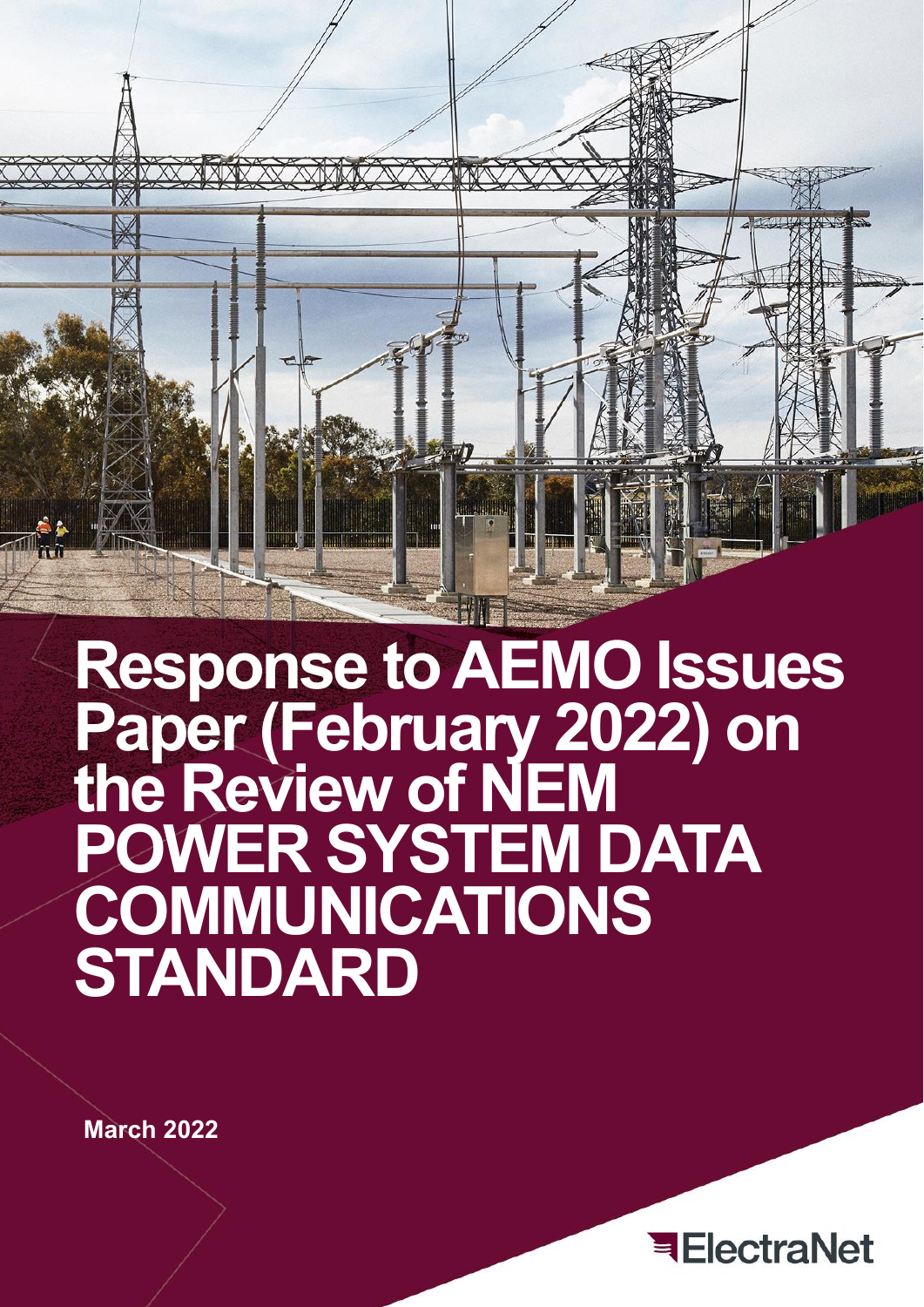# **Copyright and Disclaimer**

Copyright in this material is owned by or licensed to ElectraNet. Permission to publish, modify, commercialise or alter this material must be sought directly from ElectraNet.

Reasonable endeavours have been used to ensure that the information contained in this report is accurate at the time of writing. However, ElectraNet gives no warranty and accepts no liability for any loss or damage incurred in reliance on this information.

| <b>Revision Record</b> |                |                                                         |                                                                                        |                                                           |                                              |
|------------------------|----------------|---------------------------------------------------------|----------------------------------------------------------------------------------------|-----------------------------------------------------------|----------------------------------------------|
| <b>Date</b>            | <b>Version</b> | <b>Description</b>                                      | <b>Author</b>                                                                          | <b>Checked By</b>                                         | <b>Approved By</b>                           |
| 11/03/2022             |                | Response to AEMO<br><b>PSDCS Review Issues</b><br>Paper | <b>Brenton</b><br>Aardenburg<br><b>Principal Engineer</b><br><b>Digital Technology</b> | Rohan Fernandez<br>Manager, Strategic<br>Asset Management | Doug Deans<br>Manager, Network<br>Operations |

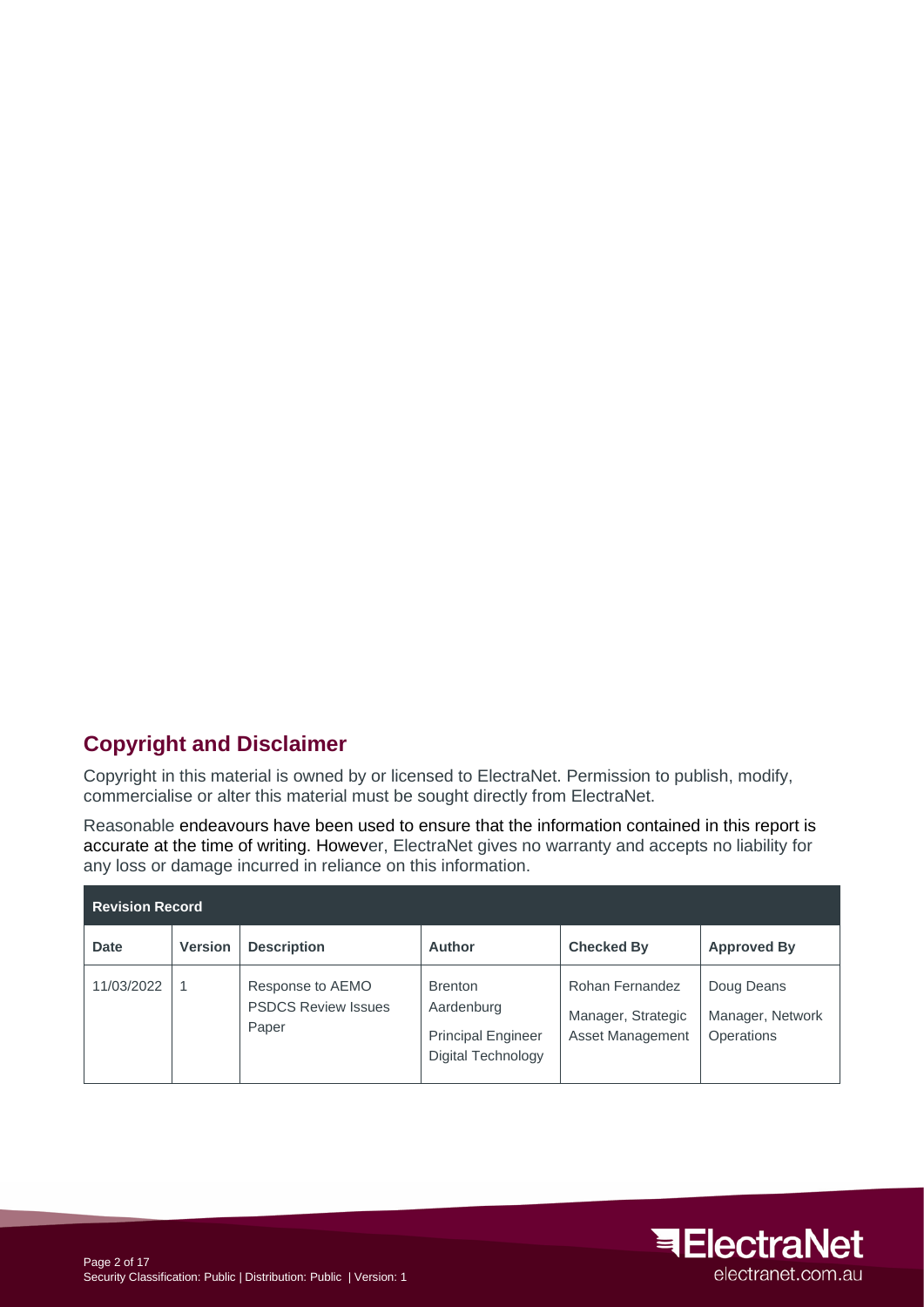# **Contents**

#### $1.$ **Tables**

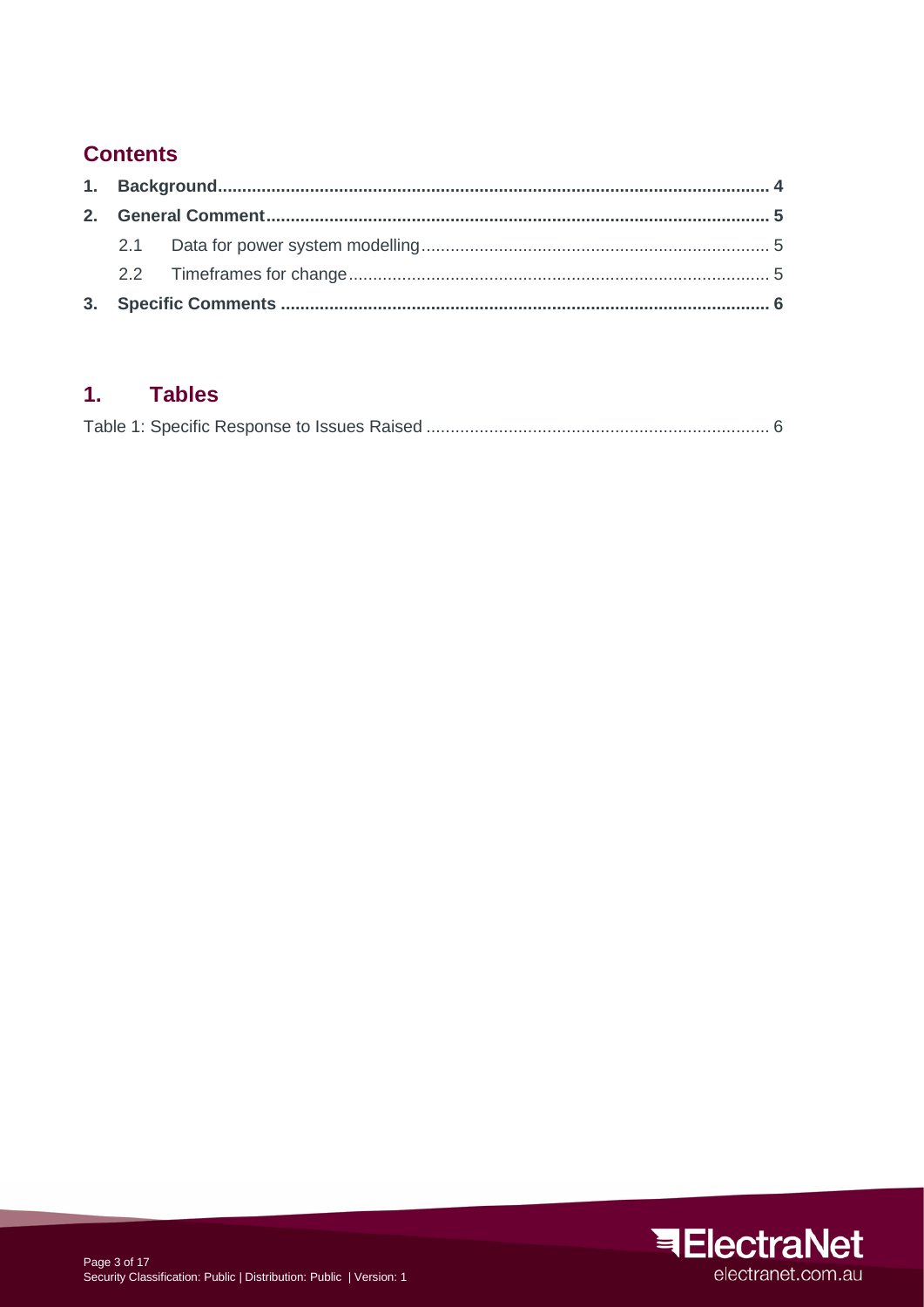## <span id="page-3-0"></span>**1. Background**

AEMO seeks to amend the Power System Data Communications Standard for the NEM (Standard) under the National Electricity Rules (NER).

AEMO has prepared this Issues Paper to facilitate informed debate and feedback on the most efficient way to meet the objectives for this Standard in the NER for current conditions and reasonably expected developments in the NEM, having regard to the national electricity objective.

The matters canvassed in this Issues Paper have been informed by preliminary engagement with energy industry participants and other market bodies. AEMO has identified approximately 50 discrete topics for review, which are grouped under 18 separate headings in this Issues Paper.

ElectraNet has reviewed this paper and has developed a response below.

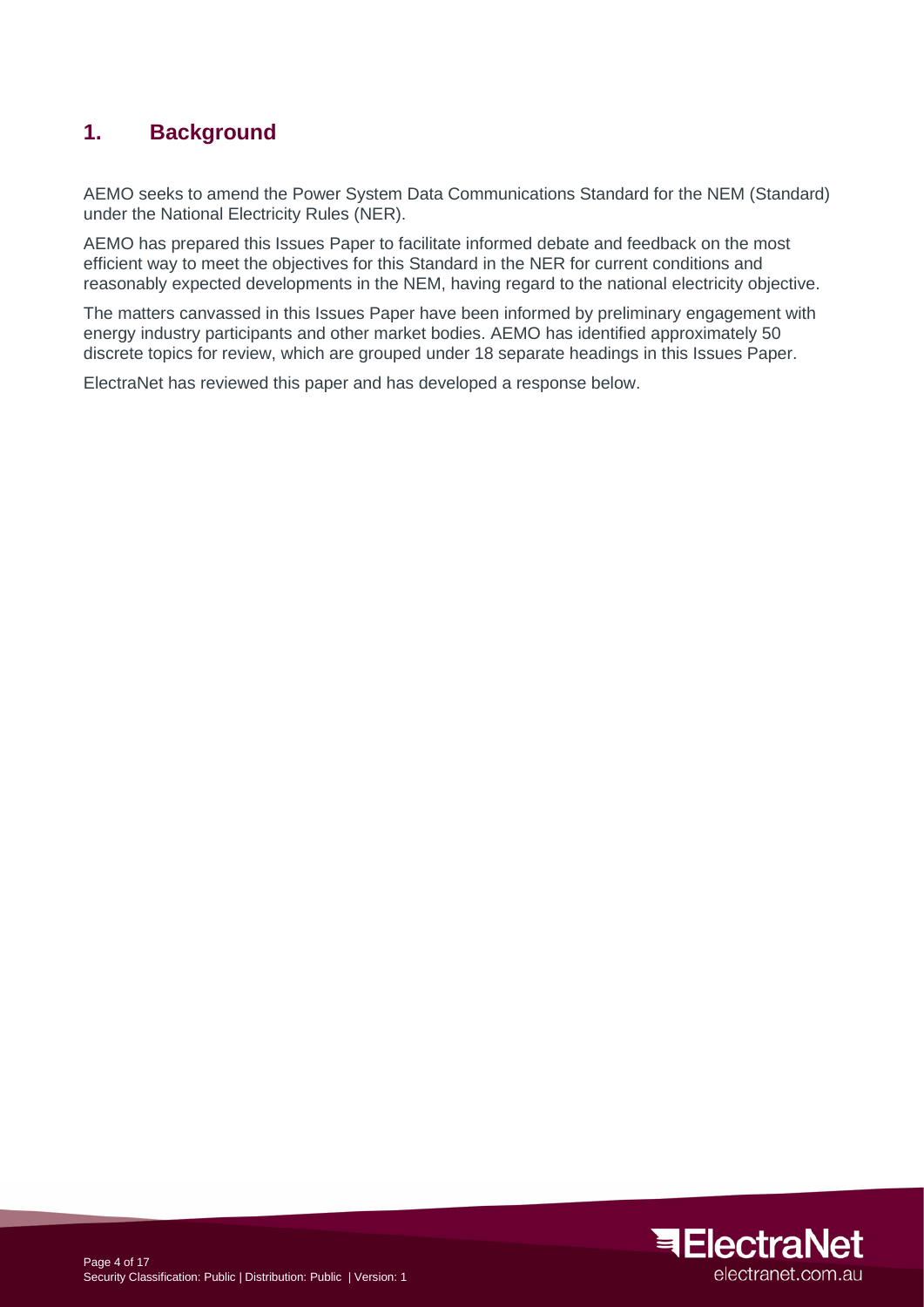## <span id="page-4-0"></span>**2. General Comment**

ElectraNet has two general comments in relation to the Issues Paper

### <span id="page-4-1"></span>**2.1 Data for power system modelling**

It is apparent that the future complexity of network and inter-relationships between wider NEM and transmission and distribution networks will require greater level of widespread modelling by all participants. It would be more efficient to minimise duplication of this modelling effort and alignment of assumptions made about device status and ratings.

In this regard, it may make sense for entities to share their models, the device status, ratings, power flow, voltage levels etc.

This communications protocol should factor in that likely future and provide guidance on the technical and governance requirements that would underpin this scenario, including:

- Mechanism of data transfer and format of information
- Speed of reflection of new or changed assets,
- Frequency of status update

It should also contemplate whether that sharing is facilitated directly between participants or whether AEMO has a role to play to provide a centralised repository and access and how that would work through appropriate protocols.

#### <span id="page-4-2"></span>**2.2 Timeframes for change**

Being clear about which elements are mandated and which are discretionary will be important in framing the outputs of the review as businesses need to be able to fund their implementation. Before the outcomes of this consultation and any changes identified are made final, the impact needs to be understood and where they will result in a material investment for participants these need to be made with suitable transition timeframe, considering time for entities to source the funding through the normal revenue period and the time needed to implement the changes.

Given that timeframe (multiple years) AEMO needs to take a long-term view of what the requirements will be and not just focus on the needs of communications over the next few years.

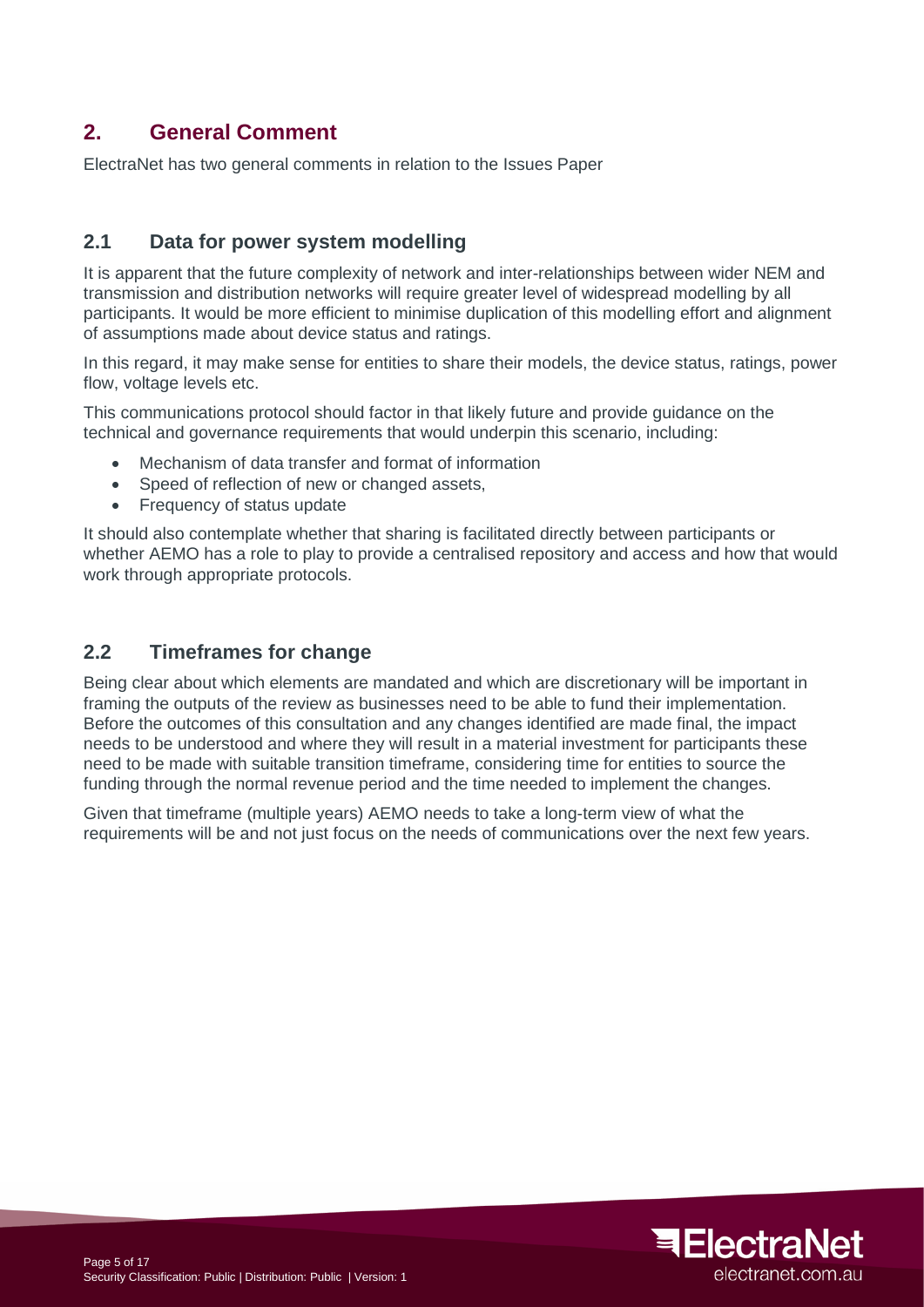# <span id="page-5-0"></span>**3. Specific Comments**

**Table 1: Specific Response to Issues Raised**

| Section | Issue raised                                                                                                                                                                                                                                                          | Questions                                                                                                                                                                                                                                                                  | Responses                                                                                                                                                                                                                                                                                                                                                                                                                                                                                                |
|---------|-----------------------------------------------------------------------------------------------------------------------------------------------------------------------------------------------------------------------------------------------------------------------|----------------------------------------------------------------------------------------------------------------------------------------------------------------------------------------------------------------------------------------------------------------------------|----------------------------------------------------------------------------------------------------------------------------------------------------------------------------------------------------------------------------------------------------------------------------------------------------------------------------------------------------------------------------------------------------------------------------------------------------------------------------------------------------------|
| 3.1.1   | Data to be provided - Standard<br>needs to be more definitive on<br>the range of measurements that<br>need to be provided as there is<br>significant uncertainty as to what<br>will actually be required for new<br>connections.                                      | Does the Standard need to be<br>more specific on the range of<br>data covered by the Standard? If<br>so why and what level of detail is<br>considered necessary?                                                                                                           | No comment, ElectraNet is<br>comfortable with the<br>existing mechanisms used in<br>determining the<br>measurements that need to<br>be provided.                                                                                                                                                                                                                                                                                                                                                         |
| 3.1.1   | Definition of power system<br>data - with the growth of<br>embedded generation and the<br>need for AEMO to monitor<br>power flows in distribution<br>systems which impact on the<br>security of the transmission<br>network, this definition needs<br>to be expanded. | Does the definition of power<br>system data need to be<br>extended? If so why and what<br>would be a more appropriate<br>definition?                                                                                                                                       | In the case that the<br>definition changes and<br>additional data points are to<br>be onboarded the costs for<br>the design and<br>implementation of this need<br>to be considered.                                                                                                                                                                                                                                                                                                                      |
| 3.1.1   | Definition of Control Commands<br>- this definition is inadequate as<br>it does not cover the full range<br>of control commands sent out<br>from AEMO NEM Control<br>Centres.                                                                                         | Does the definition of control<br>commands need to be extended?<br>If so why and what would be a<br>more appropriate definition?                                                                                                                                           | No comment, ElectraNet is<br>comfortable with the current<br>definition.                                                                                                                                                                                                                                                                                                                                                                                                                                 |
| 3.1.1   | Definition of RCE and RME - this<br>definition in no longer adequate<br>in context of new technology for<br>data acquisition.                                                                                                                                         | Do the definitions of RCE and RME<br>need to be extended? If so why and<br>what would be a more appropriate<br>definition?                                                                                                                                                 | The definition may need to be<br>extended in the instance<br>where differentiation is<br>required for Performance<br>and/or Reliability<br>requirements for different<br>types of RCE/RME.<br>Where requirements are<br>consistent across the<br>RCE/RME space further<br>definition is unnecessary.                                                                                                                                                                                                     |
| 3.1.1   | Participants in the data<br>communications process - the<br>Standard in Section 1.1 does<br>not include the full range of<br>participants involved in the<br>data communications<br>process.                                                                          | Other than the changes required<br>accommodate<br>additional<br>to<br>participant categories identified in<br>clause<br>4.11.1 of the NER, does the<br>Standard need to extend or specify<br>other participants or sub-groups<br>within a category. If so, how and<br>why? | The Standard may need to<br>extended<br>to<br>include<br>be<br>additional categories of data<br>e.g.<br>Load available on UFLS in<br>$\bullet$<br>a region or sub-region<br>DER available to shed in a<br>$\bullet$<br>region or sub-region<br>FFR availability (from<br>$\bullet$<br>BESSs and VPPs)<br>The above parameters assist<br>in the management of Power<br>System Security.<br>There may be additional<br>parameters that may need to<br>be added as the energy<br>transformation progresses. |

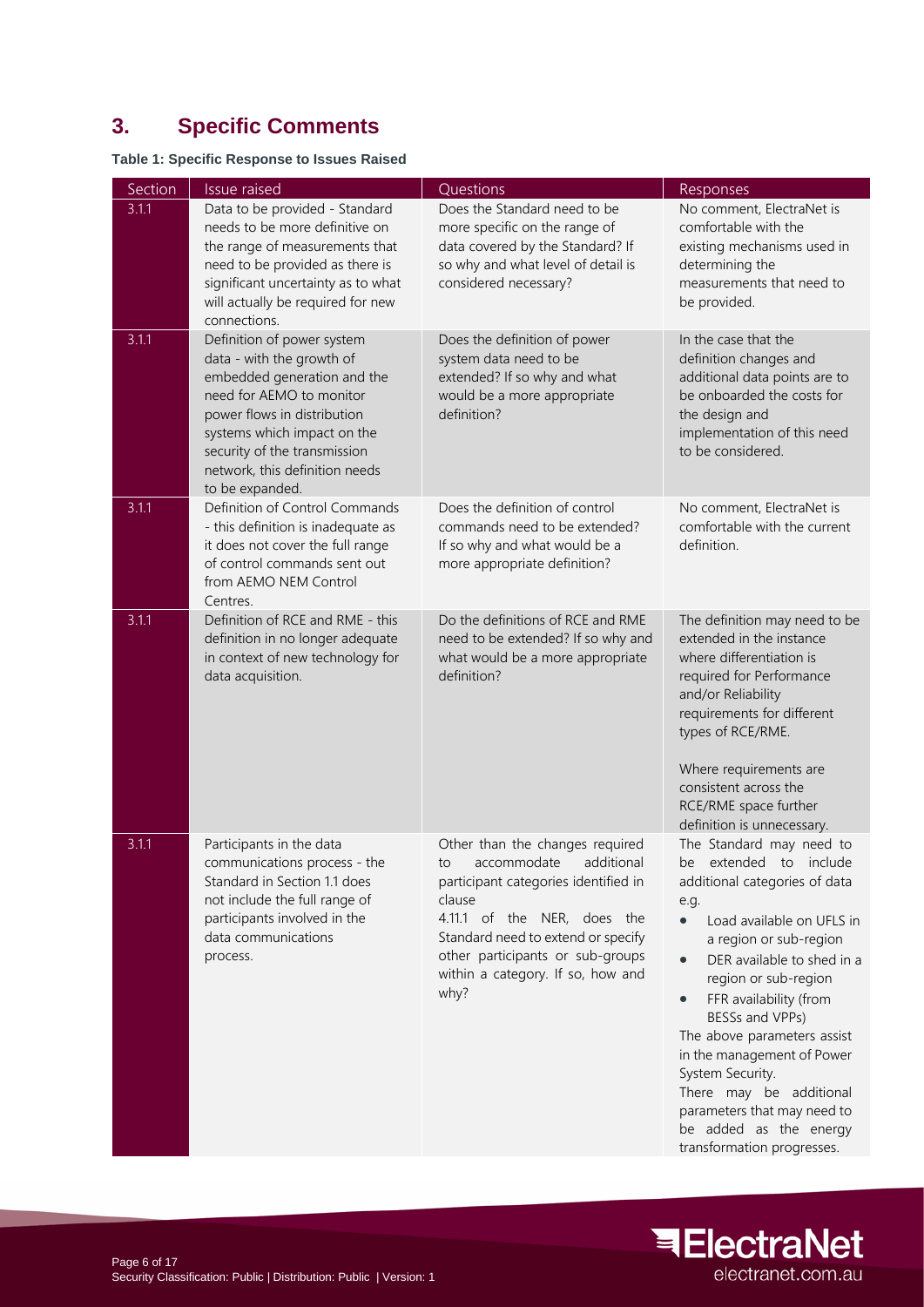| 3.1.2 | The requirements set under the<br>Standard for different classes of<br>data need to take into account<br>the use of the data and its<br>criticality.                                                                                                                                                                                                                                                                                                                                                                                                                     | Should requirements under the<br>Standard be varied according to<br>how critical the data is? If so,<br>what criteria should be used to<br>determine the requirements<br>particular data needs to meet? | ElectraNet note<br>differentiation of<br>requirements based on<br>different classes of data<br>may introduce unnecessary<br>complication. In this manner<br>it is suggested that any<br>differentiation be done at a<br>high level for instance real<br>time (protection) vs near<br>real time data (control).                     |
|-------|--------------------------------------------------------------------------------------------------------------------------------------------------------------------------------------------------------------------------------------------------------------------------------------------------------------------------------------------------------------------------------------------------------------------------------------------------------------------------------------------------------------------------------------------------------------------------|---------------------------------------------------------------------------------------------------------------------------------------------------------------------------------------------------------|------------------------------------------------------------------------------------------------------------------------------------------------------------------------------------------------------------------------------------------------------------------------------------------------------------------------------------|
| 3.1.2 | The standard is not consistent<br>with more stringent<br>requirements in some areas<br>(e.g. Market Ancillary Service<br>Specification).                                                                                                                                                                                                                                                                                                                                                                                                                                 | Are there examples where<br>AEMO has specified<br>requirements beyond those set<br>in the Standard, and how can<br>any potential inconsistencies<br>best be reconciled?                                 | No comment, ElectraNet do<br>not recall an event as<br>described.                                                                                                                                                                                                                                                                  |
| 3.1.2 | The standard seems to assume that<br>all participants in the data<br>communications process operate<br>data centres.                                                                                                                                                                                                                                                                                                                                                                                                                                                     | Are there examples where the<br>Standard has not kept pace with<br>developments in data<br>communications technology?                                                                                   | Refer to response to 3.1.3.                                                                                                                                                                                                                                                                                                        |
| 3.1.2 | There is an opportunity to<br>design vulnerability out and<br>design security in, as opposed to<br>putting in place processes to<br>manage the emergence of<br>security issues. It might be<br>possible for the Standard to<br>encourage enhancement of<br>resilience through design.                                                                                                                                                                                                                                                                                    | Is there an opportunity for the<br>standard to encourage<br>enhancement of resilience<br>through design? If so, how<br>might this be done?                                                              | Yes, it could be reasonable to<br>specify maturity expectations<br>within existing frameworks<br>such as AESCSF or ASD<br><b>Essential Eight Maturity</b><br>model. The latter may be<br>more appropriate for a<br>standard document such as<br>the PSDCS as the measures<br>specified are technical<br>controls.                  |
| 3.1.2 | The Standard to be clear on the<br>consequences for a participant<br>failing to meet the requirements<br>of the Standard.                                                                                                                                                                                                                                                                                                                                                                                                                                                | Should the Standard set out<br>the consequences for a<br>participant failing to meet its<br>requirements?                                                                                               | No, consequences are to be<br>outlined in the NER.                                                                                                                                                                                                                                                                                 |
| 3.1.3 | The requirements specified for<br>DNSPs may be unclear in a<br>number of areas. Possible<br>examples are:<br>• Current standard does not<br>reflect topology that applies for<br>DNSP (e.g. diagram in Section 1.3<br>and tables 4 and 5).<br>Standard needs to state<br>whether or not DNSP can have<br>direct connection with AEMO<br>rather than going through TNSP<br>Standard needs to account for<br>diversity in comms between<br>TNSP/DNSP to AEMO.<br>• Standard should include<br>situation where there are two<br>intervening facilities and perhaps<br>more. | What changes to the current<br>Standard are required to clarify<br>the requirements for DNSPs?                                                                                                          | The diagram and text in<br>section 1.3 should be updated<br>to show the end to end<br>architecture from generating<br>facility through to AEMO<br>control centre.<br>Inclusion of DER, VPP and<br>ancillary services should be<br>illustrated to show<br>interconnection at<br>appropriate layers based on<br>generating capacity. |

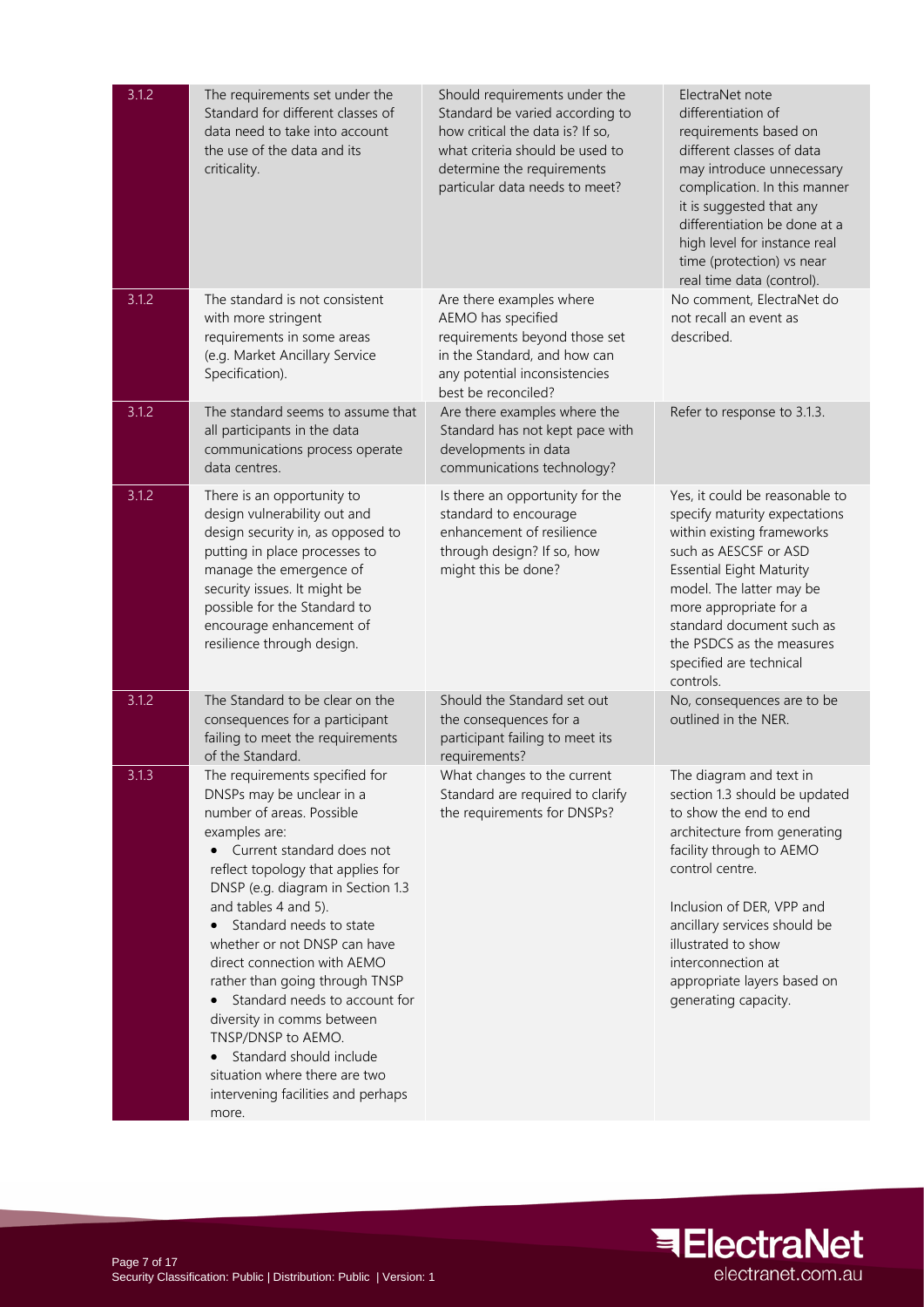| 3.1.3 | The current structure is making it<br>difficult for new connections.                                                                                                                                                                                                                                                          | Are there specific examples<br>where the current data<br>communications structure is<br>making it difficult for new<br>connections or embedded<br>participants? If so what changes<br>in the Standard would be<br>required to address these<br>issues? | Whilst there are difficulties in<br>the connection process, in<br>ElectraNets experience (i.e.<br>transmission level<br>connections) these are<br>overcome.                                                                                                                                                                                                                    |
|-------|-------------------------------------------------------------------------------------------------------------------------------------------------------------------------------------------------------------------------------------------------------------------------------------------------------------------------------|--------------------------------------------------------------------------------------------------------------------------------------------------------------------------------------------------------------------------------------------------------|--------------------------------------------------------------------------------------------------------------------------------------------------------------------------------------------------------------------------------------------------------------------------------------------------------------------------------------------------------------------------------|
| 3.1.3 | It is reported that wholesale<br>demand response providers are<br>finding it very difficult to be<br>connected for data<br>communications under current<br>arrangements.                                                                                                                                                      | What difficulties are wholesale<br>demand response providers<br>finding to be connected for data<br>communications under current<br>arrangements?                                                                                                      | No comment.                                                                                                                                                                                                                                                                                                                                                                    |
| 3.1.3 | New embedded scheduled and<br>semi- scheduled generators<br>have obligations under the rules<br>and Generator Performance<br>Standards (GPS) to participate in<br><b>Automatic Generation Control</b><br>(AGC). However, some<br>stakeholders have indicated that<br>this is not possible through<br>some DNSP SCADA systems. | What difficulties do DNSPs have<br>in communicating AGC control<br>signals?                                                                                                                                                                            | No Comment.                                                                                                                                                                                                                                                                                                                                                                    |
| 3.1.4 | The current standard specifies<br>ICCP IEC60870-6 TASE.2 and its<br>extensions as a secure ICCP<br>protocol. A stakeholder has<br>questioned whether this can<br>actually be considered as a<br>secure protocol                                                                                                               | Is the current ICCP Protocol<br>specified in the current Standard<br>still appropriate?                                                                                                                                                                | Secure ICCP is appropriate for<br>securing data in transit and to<br>some degree for authentication.<br>However, adding additional<br>security to this to verify the<br>integrity of the data (signing of<br>some form) is required to make<br>it truly secure.<br>Further, the security<br>architecture should be<br>considered as a whole, rather<br>than protocol specific. |
| 3.1.4 | The Standard in Section 5.1<br>should be more specific on<br>protocols used when AEMO<br>WAN is connected to another<br>party's data Communications<br>Facility                                                                                                                                                               | What protocols should apply for<br>connections to AEMO WAM?                                                                                                                                                                                            | ElectraNet find the current<br>Ethernet, TCP/IP and ICCP via<br>section 5.2 sufficient detail for a<br>standard document. If dynamic<br>routing or virtual containers<br>(MPLS/802.1q) are to be used<br>supported protocols could be<br>included as details will need to<br>be sorted during design.                                                                          |
| 3.1.5 | The Standard should provide<br>more clarity on the boundary of<br>both operational and financial<br>responsibility between<br>• Generator and NSP<br>DNSP and TNSP<br>• AEMO and TNSP                                                                                                                                         | What additional detail is required<br>in the Standard to provide more<br>clarity on boundary of both<br>operational and financial<br>responsibilities?                                                                                                 | Focus on coordination of<br>interoperability of RCE & RME<br>and the requirement to<br>maintain reliability aligned with<br>the standard.<br>Should the NSP need to make<br>changes to equipment due to<br>obsolescence or other market<br>pressures a means is required<br>to coordinate this undertaking.                                                                    |

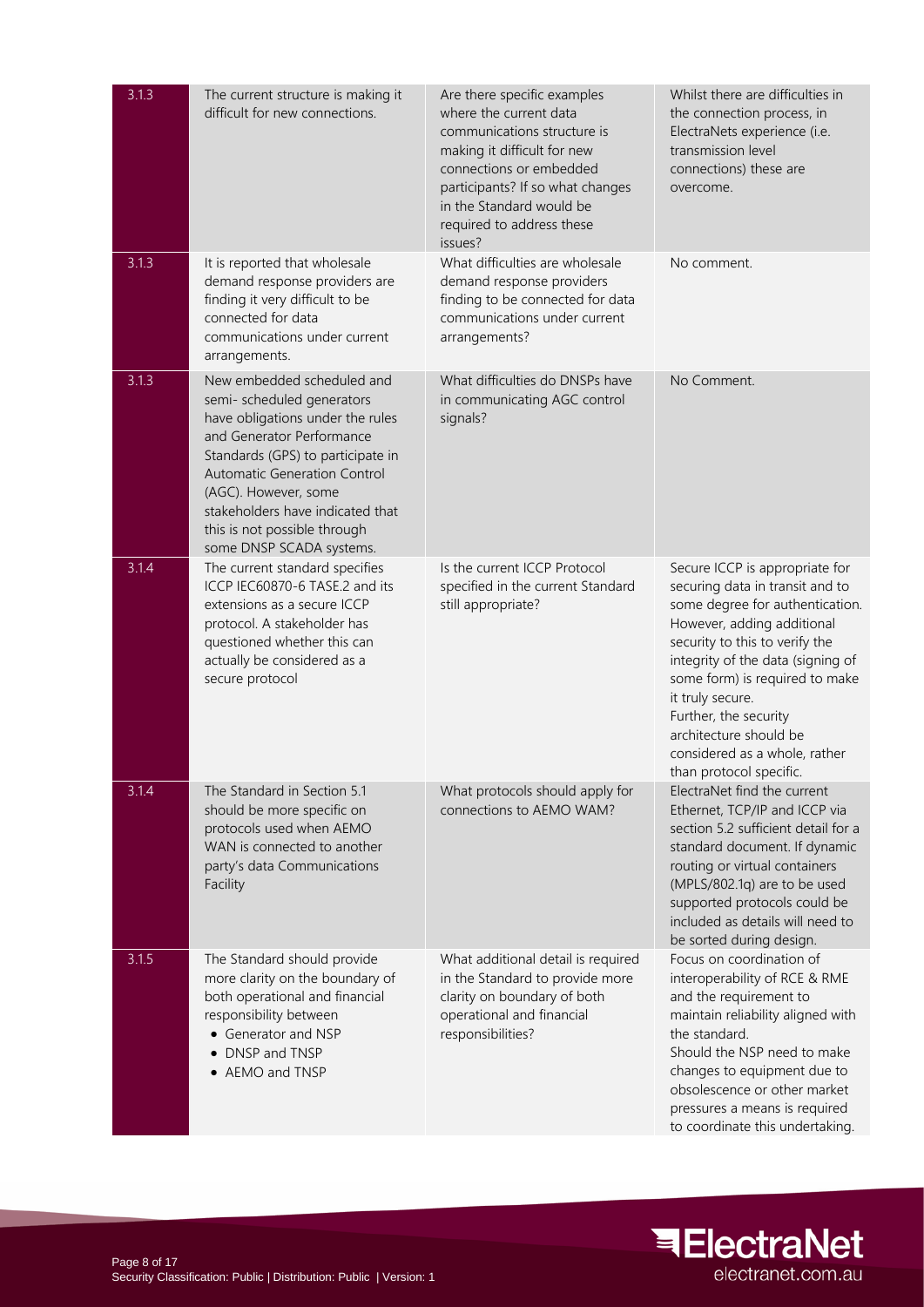| 3.1.5 | The standard should make clear<br>the obligation of parties to work<br>together to resolve any<br>problems to ensure a<br>requirement is met.                                                                                                                                  | Should an obligation for parties to<br>work together be added to the<br>Standard?                                                                                                                 | Yes, clear obligations needs to<br>be spelt out, (including<br>operational and financial<br>responsibility). Lack of clear<br>requirements/governance here<br>can cost the consumer.<br>In addition, ElectraNet suggests<br>an escalation framework be set<br>out to provide a means of<br>dispute resolution. |
|-------|--------------------------------------------------------------------------------------------------------------------------------------------------------------------------------------------------------------------------------------------------------------------------------|---------------------------------------------------------------------------------------------------------------------------------------------------------------------------------------------------|----------------------------------------------------------------------------------------------------------------------------------------------------------------------------------------------------------------------------------------------------------------------------------------------------------------|
| 3.1.5 | The Standard needs to be clear<br>that connections are required to<br>both AEMO control room sites.                                                                                                                                                                            | Does the Standard need to clarify<br>that connection is required to<br>both AEMO control room sites?                                                                                              | No comment, this is governed<br>by the reliability requirements<br>and aligns with the need to<br>update/patch systems and test,<br>discussed elsewhere in the<br>issues paper.                                                                                                                                |
| 3.1.6 | The Standard needs a specific<br>requirement that data sent is of<br>good quality. It is possible for a<br>connection to be available and<br>the data to be unusable due to<br>quality.                                                                                        | Should the Standard include a<br>specific requirement that data<br>sent should be of good quality? If<br>so, what would be implications for<br>stakeholders?                                      | No comment.                                                                                                                                                                                                                                                                                                    |
| 3.1.6 | Some remote metering<br>equipment does not provide<br>quality flags.                                                                                                                                                                                                           | Should all data be sent with<br>quality flags? If so, what would be<br>implications for stakeholders?                                                                                             | No comment, ElectraNet<br>acknowledge not all metering<br>communication<br>implementations support the<br>use of quality flags.                                                                                                                                                                                |
| 3.1.7 | The Standard does not have an<br>effective requirement to ensure<br>the accuracy of data in particular<br>to ensure that RME remains<br>calibrated. Monitoring and<br>remediation may be problematic<br>(e.g. kv measurements at some<br>stations can vary by over 10kV).      | Should the Standard include a<br>more specific requirement<br>regarding data accuracy? If so,<br>what would be implications for<br>stakeholders?                                                  | Where necessary, calibration<br>cycles should be specified,<br>noting this will come at a cost.                                                                                                                                                                                                                |
| 3.1.7 | All semi-scheduled units being<br>clamped in SCADA (at the AEMO<br>end) such that telemetered MW<br>values could not be negative is<br>undesirable, noting that<br>participants are responsible for<br>providing accurate data and<br>separate metering of auxiliary<br>loads. | How material is the issue<br>regarding clamping of values for<br>semi-scheduled units? If the<br>standard were to be changed as<br>suggested, what would be the<br>implications for participants? | No comment.                                                                                                                                                                                                                                                                                                    |
| 3.1.8 | The Standard is not clear on<br>requirements for data latency or<br>end-to-end response times.<br>There is current no minimum<br>requirement for data latency.                                                                                                                 | Should the Standard include a<br>specific requirement regarding<br>data latency? If so, what would be<br>implications for stakeholders?                                                           | Latency requirements should be<br>aligned to protocol operation.<br>As with 3.1.9 ElectraNet<br>questions if ICCP continues to<br>be a suitable protocol for near<br>real time operations.                                                                                                                     |

**ElectraNet** 

electranet.com.au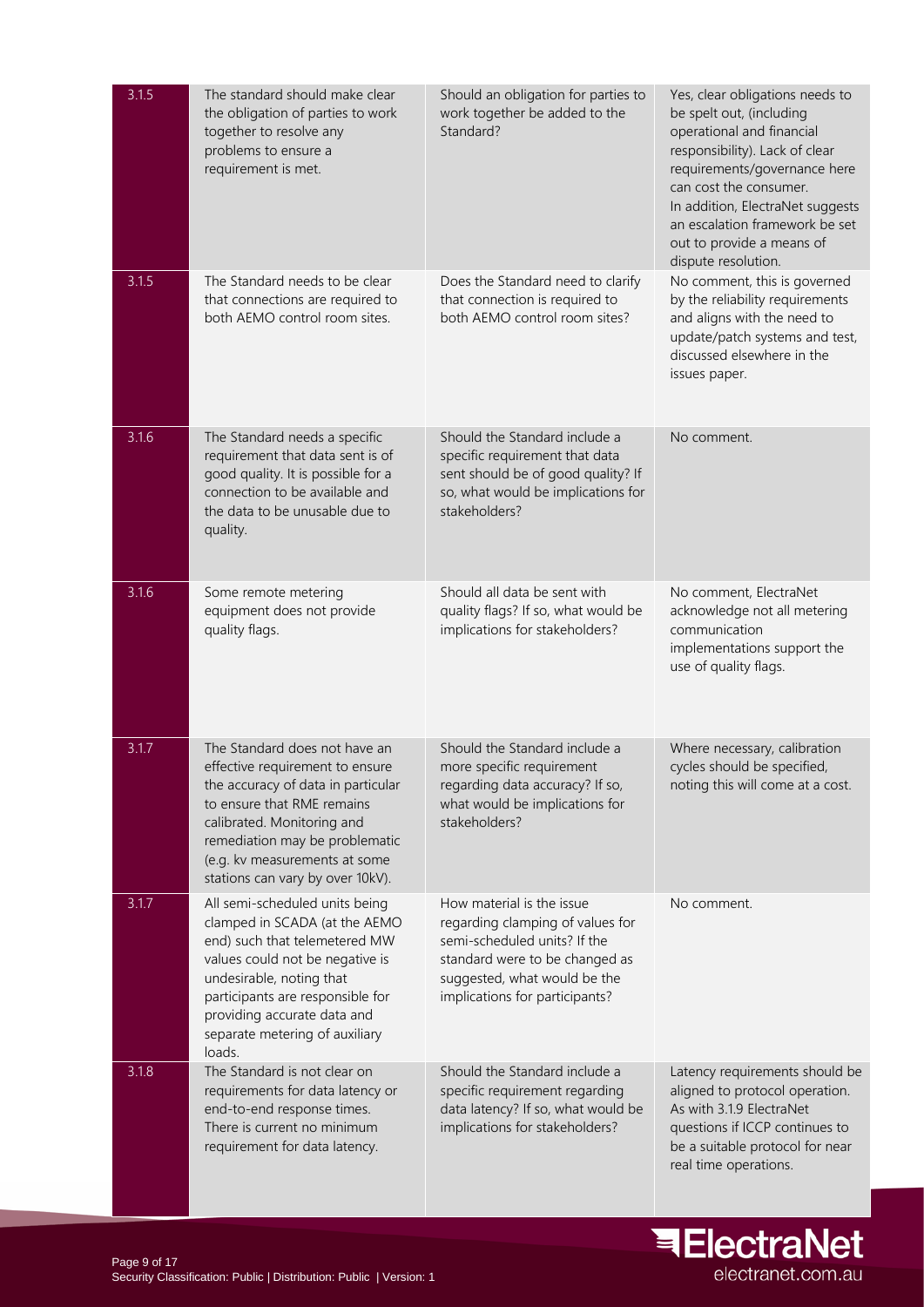| 3.1.8 | Significant timing difference can<br>exist particularly for the RME<br>equipment that uses UTC time<br>and the conversion of this to<br>AEST. There should be greater<br>clarity on the requirements for<br>calibration, testing, validation,<br>and maintenance of the timing<br>stamp quality.                                                                                                                                                                                                            | How material is the issue<br>regarding timing differences due<br>to RME? If the standard were to<br>be changed to address this, what<br>would be the implications for<br>participants?                                    | Timing differences across RME<br>may create significant delays in<br>outage restoration. Although it<br>might mean a complete retune<br>of timing devices across the<br>NEM ElectraNet support the<br>standard to be updated to<br>stipulate the use of market time<br>across all in scope equipment.                                                                                                                                                                                                                                  |
|-------|-------------------------------------------------------------------------------------------------------------------------------------------------------------------------------------------------------------------------------------------------------------------------------------------------------------------------------------------------------------------------------------------------------------------------------------------------------------------------------------------------------------|---------------------------------------------------------------------------------------------------------------------------------------------------------------------------------------------------------------------------|----------------------------------------------------------------------------------------------------------------------------------------------------------------------------------------------------------------------------------------------------------------------------------------------------------------------------------------------------------------------------------------------------------------------------------------------------------------------------------------------------------------------------------------|
| 3.1.8 | Monitoring end-to end update<br>times is difficult post<br>commissioning                                                                                                                                                                                                                                                                                                                                                                                                                                    | Should an additional requirement<br>be included in the Standard to<br>allow ongoing monitoring of end-<br>to-end response times? If so, what<br>would be the implications of such<br>a change?                            | No comment.                                                                                                                                                                                                                                                                                                                                                                                                                                                                                                                            |
| 3.1.9 | AGC is showing performance<br>issues which suggest that a more<br>responsive control loop is<br>needed. With the current 4<br>second AGC cycle, updates at a<br>minimum of less than 2 seconds<br>may be required.<br>There have been incidents where<br>AGC used to control a battery is<br>stale (20s old) resulting in<br>unwarranted discharge and<br>charge cycles and at times<br>oscillations. This is mainly<br>because the communications<br>delay is more than 97% of the<br>response delay time. | What would the implications be if<br>the specification of maximum<br>delay for control commands was<br>tightened to 2 seconds? What are<br>the implications if control<br>command delays remain at<br>current levels?     | As mentioned in 3.1.8<br>ElectraNet does not believe<br>poll-based communications is<br>appropriate for near real time<br>operations. Reduction in the<br>poll time for ICCP may not be<br>conducive to the problem and<br>furthermore the migration to<br>SICCP will introduce additional<br>delay.                                                                                                                                                                                                                                   |
| 3.1.9 | There should be increased use of<br>dispatch signals via SCADA<br>through the NSP as AEMO's<br>Market Portal may be unreliable<br>and any failure to meet dispatch<br>requirement increases system<br>risk.                                                                                                                                                                                                                                                                                                 | Is there a material issue<br>associated with reliability of the<br>connection to AEMO's market<br>portal?                                                                                                                 | No comment.                                                                                                                                                                                                                                                                                                                                                                                                                                                                                                                            |
| 3.1.9 | The specification of maximum<br>delays may not adequately take<br>into account the number of<br>intervening facilities through<br>which the command signal<br>needs to be relayed.                                                                                                                                                                                                                                                                                                                          | Should the specification of control<br>command delays in the Standard<br>take into account the number of<br>intervening facilities? If so, how<br>should these be accounted for<br>and what would the implications<br>be? | No, the communication of<br>control commands should be<br>reviewed to transition from a<br>queue and dispatch model to<br>one that leverages unsolicited<br>dispatch. This should be done<br>with a view to eliminate the<br>amount of time data spends<br>idle across intervening facilities<br>(in both directions).<br>It is expected that this would<br>require the introduction of<br>significant change but one that<br>will allow the control<br>commands to keep pace with<br>emerging technology and<br>market opportunities. |

**ElectraNet** 

electranet.com.au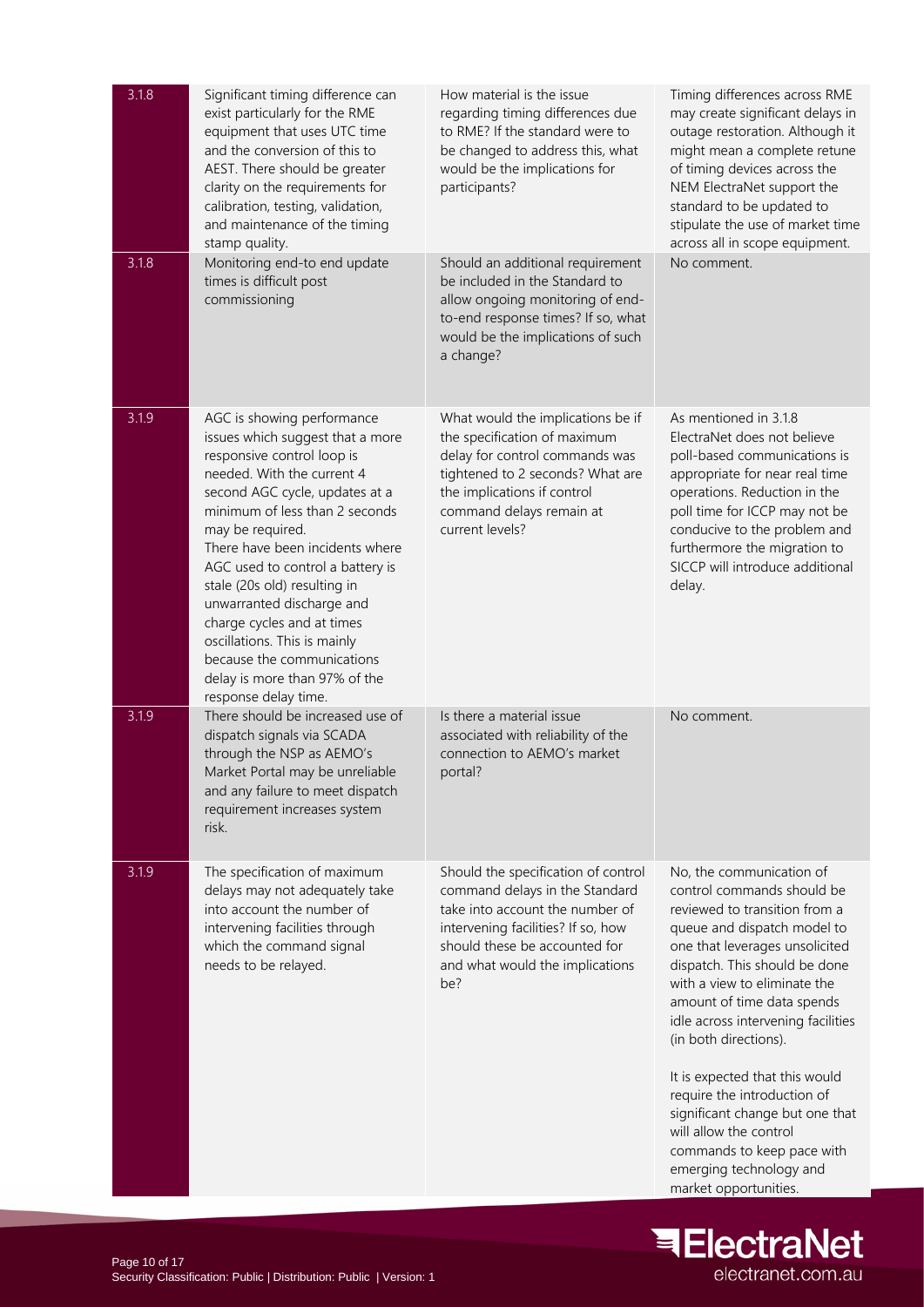| 3.1.10 | The current standard is not clear<br>on obligations of the parties to<br>the security of the data (physical,<br>personnel and cyber) and of<br>control protocols at the level<br>required for critical<br>infrastructure.    | What specific obligations<br>regarding maintenance of security<br>should be included in the<br>Standard, and what would be the<br>implications of this?               | Obligations are already in place<br>as part of the SOCI legislation.<br>Given SOCI is concerned with<br>adherence to frameworks and is<br>not technical in nature, it may<br>be appropriate for AEMO to<br>specify some specific technical<br>obligations where these are<br>required to secure others<br>connected to the network.<br>It should be clear that these<br>only enhance the existing<br>obligations and should not<br>contradict them in any form.<br>Use of (or reference to) the ASD<br>Essential Eight maturity model<br>would provide a concise<br>mechanism for specification of<br>these controls. |
|--------|------------------------------------------------------------------------------------------------------------------------------------------------------------------------------------------------------------------------------|-----------------------------------------------------------------------------------------------------------------------------------------------------------------------|-----------------------------------------------------------------------------------------------------------------------------------------------------------------------------------------------------------------------------------------------------------------------------------------------------------------------------------------------------------------------------------------------------------------------------------------------------------------------------------------------------------------------------------------------------------------------------------------------------------------------|
| 3.1.10 | Alignment between this data<br>communications standard and<br>these current and proposed<br>regulations requires<br>consideration.                                                                                           | Does the legislation adequately<br>cover security obligations and<br>requirements or is there a need<br>for more detailed obligations in<br>the Standard?             | See response to previous<br>question.                                                                                                                                                                                                                                                                                                                                                                                                                                                                                                                                                                                 |
| 3.1.10 | The Standard should include an<br>obligation for participants to<br>advise AEMO of any known<br>relevant cyber security issues or<br>when abnormal risks to cyber<br>security arise.                                         | What would be the implications of<br>including a specific obligation to<br>advise on cyber security risks?                                                            | It may be appropriate to<br>require some form of reporting<br>in the event of a cyber incident,<br>particularly where this could<br>have a flow on effect to others<br>connected to the network.<br>It needs to be explicitly stated<br>the conditions this would need<br>to be done, the method that<br>needs to be used to report, the<br>allowable time frame for this to<br>be done, and what AEMO or<br>others would be allowed to do<br>with this information.<br>This is needed to provide clarity<br>for incident response plans.                                                                             |
| 3.1.10 | There are questions about<br>ownership and control and<br>rights to data, and when. While<br>not specifically related to the<br>Standard, the standard should<br>nonetheless fully support and<br>enable these requirements. | Should the Standard be enhanced<br>to better identify and support the<br>protection of the confidentiality of<br>data? If so what type of<br>enhancement is required? | No comment.                                                                                                                                                                                                                                                                                                                                                                                                                                                                                                                                                                                                           |

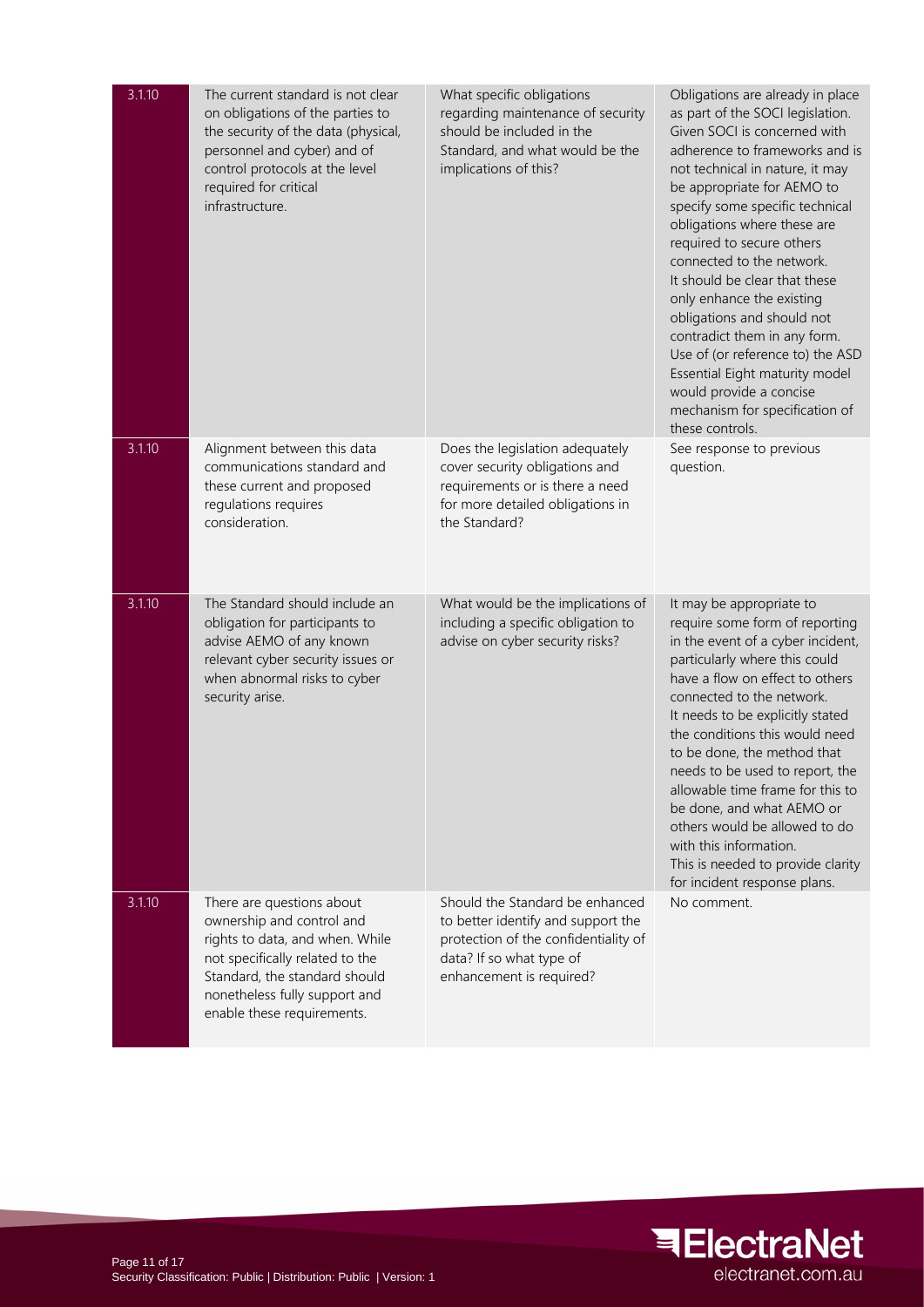| 3.1.11 | There is a need for greater clarity<br>in Section 3.1 of the Standard<br>regarding the specification of<br>reliability requirements. In<br>particular:<br>• In table 4 standard term RCE<br>needs to be better defined<br>• Tables 4 and 5 are not clear. For<br>instance does the 6 hour<br>requirement apply to a single site<br>or all sites?<br>· Possible inconsistency between<br>table 4 and 5<br>· Difficulty in seeing how tables 4<br>and 5 apply to DNSPs<br>• Need to better define what is<br>meant by a critical outage in<br>Section 3.1 - i.e. does it refer to<br>total loss of data or simply loss of<br>redundant path? | What changes would be required<br>to clarify reliability requirements<br>in the Standard?                                                                                                                                                                                                                            | The standard needs to be<br>explicit and unambiguous (e.g.<br>if redundancy is required, it<br>needs to be stated) in order to<br>justify the cost of<br>implementation.                                                                                                                                                                        |
|--------|--------------------------------------------------------------------------------------------------------------------------------------------------------------------------------------------------------------------------------------------------------------------------------------------------------------------------------------------------------------------------------------------------------------------------------------------------------------------------------------------------------------------------------------------------------------------------------------------------------------------------------------------|----------------------------------------------------------------------------------------------------------------------------------------------------------------------------------------------------------------------------------------------------------------------------------------------------------------------|-------------------------------------------------------------------------------------------------------------------------------------------------------------------------------------------------------------------------------------------------------------------------------------------------------------------------------------------------|
| 3.1.11 | The Standard should set<br>expectations on the level of<br>monitoring and reporting of<br>reliability required. For instance,<br>this might include a<br>comprehensive heartbeat<br>facility.                                                                                                                                                                                                                                                                                                                                                                                                                                              | Does the Standard need to set<br>enhanced expectations regarding<br>monitoring and reporting of<br>availability and why? What would<br>be reasonable expectations to<br>set? What changes would be<br>required to data communications<br>systems to achieve enhanced<br>monitoring and reporting of<br>availability? | Yes.<br>Heartbeat facility already exists<br>between ElectraNet and AEMO,<br>an provides useful quality<br>feedback.<br>This should be mandated based<br>the criticality of the connection.                                                                                                                                                     |
| 3.1.11 | Frequent and rapid applications<br>of software patches is becoming<br>an increasing requirement for<br>maintaining cyber security. One<br>stakeholder has queried whether<br>new or additional redundancy<br>may be needed at DCFs to allow<br>rapid application of patches<br>without disrupting operations.                                                                                                                                                                                                                                                                                                                              | Does any lack of redundancy<br>currently restrict the ability of<br>participants to apply software<br>security patches in a timely<br>manner?                                                                                                                                                                        | This should be implicit from<br>availability and reliability<br>requirements.<br>The redundancy (and therefore<br>availability) requirements of<br>different types of NSPs needs<br>to be clarified to answer this<br>question.<br>E.g. at multiple comms nodes /<br>firewalls/ RTUs required at all<br>sites to allow for software<br>updates. |
| 3.1.12 | Section 2.2 of the current<br>Standard states that "DCPs must<br>notify AEMO of their sign<br>convention when applying to<br>AEMO for registration as a<br>Registered Participant. To<br>change the sign convention,<br>DCPs must give 60 business<br>days' notice to AEMO". It is not<br>clear whether this requirement<br>applies to small scale changes to<br>correct individual sign<br>conventions or only to a major<br>change following a change in<br>policy.                                                                                                                                                                      | What change to Section 2.2 of the<br>Standard would be required to<br>clarify the requirement for<br>adequate notice?                                                                                                                                                                                                | No comment.                                                                                                                                                                                                                                                                                                                                     |

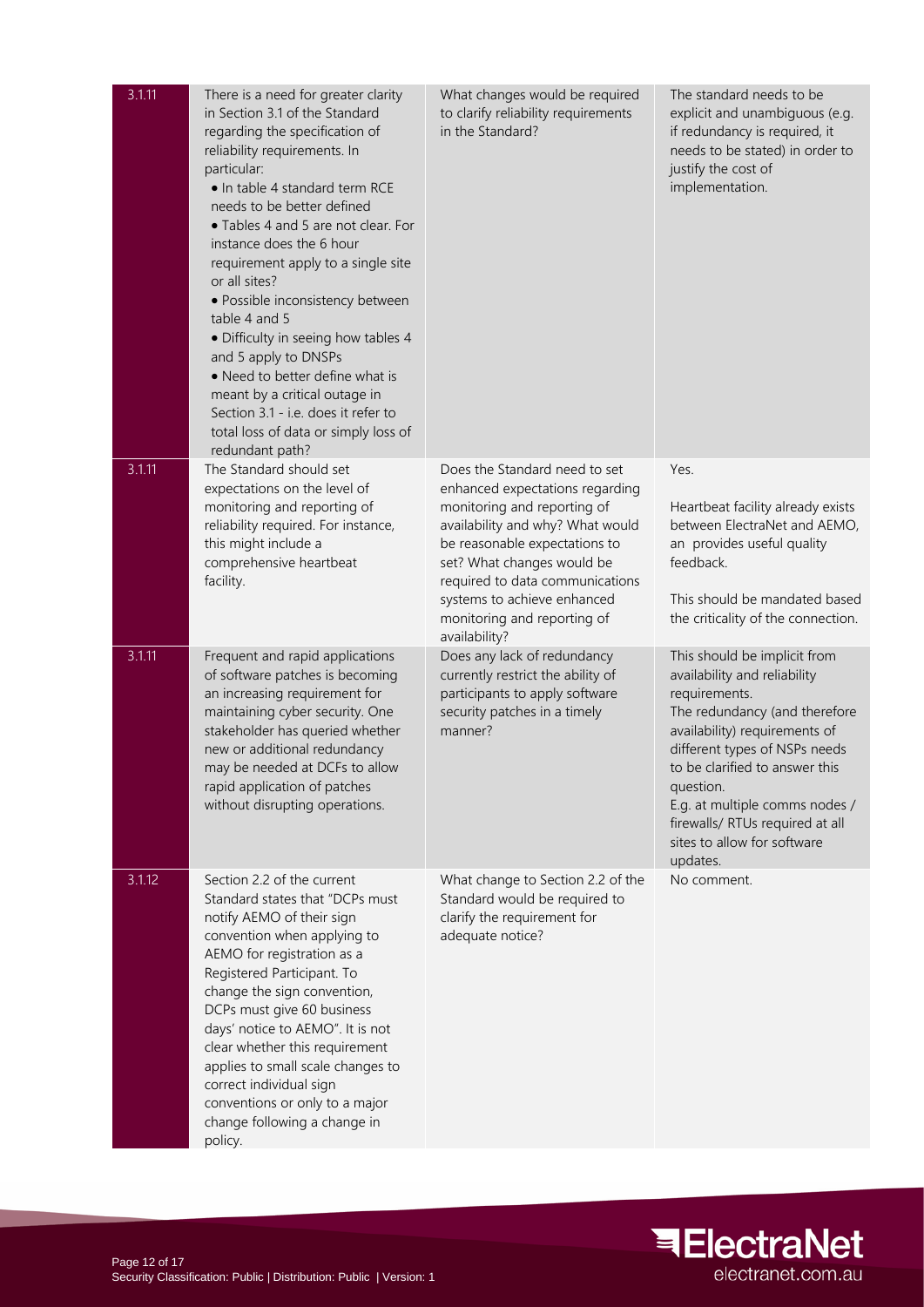| 3.1.13 | The Standard has no specific<br>requirements for the times<br>required to return to service<br>following forced outages and in<br>practice failed data can take a<br>long time to rectify. Tables 4 and<br>5 of the current Standard refer<br>to a reliability requirement rather<br>than a specific response time. | What issues have arisen that<br>would justify including in the<br>Standard a specific requirement<br>regarding response time to forced<br>outages? If so, what would<br>reasonable expectations be?                                                                                                       | No comment, upon failure,<br>restoration is already of the<br>highest priority to meet<br>reliability requirements as far as<br>practically possible.                                                                                                                        |
|--------|---------------------------------------------------------------------------------------------------------------------------------------------------------------------------------------------------------------------------------------------------------------------------------------------------------------------|-----------------------------------------------------------------------------------------------------------------------------------------------------------------------------------------------------------------------------------------------------------------------------------------------------------|------------------------------------------------------------------------------------------------------------------------------------------------------------------------------------------------------------------------------------------------------------------------------|
| 3.1.14 | The current testing scope does<br>not include testing of whether<br>the data is correct, but only that<br>data is being communicated.<br>The scope of testing specified<br>under the Standard could also<br>include testing for cyber security;<br>and robust RCE and RME testing,<br>calibration and validation.   | What issues have arisen that<br>would justify expanding the scope<br>of testing specified in the<br>Standard? If so, what increases in<br>scope are required? What would<br>be the implications of a change in<br>testing scope?                                                                          | No specific issues identified, but<br>as a matter of principal,<br>ElectraNet support more<br>comprehensive testing of data<br>correctness as well as comms<br>path open.                                                                                                    |
| 3.1.14 | The level of testing required for<br>new generators is onerous.                                                                                                                                                                                                                                                     | What are examples of testing<br>requirements that are considered<br>too onerous for new generators?<br>Are there opportunities to make<br>these requirements less onerous<br>without materially reducing the<br>effectiveness of the testing<br>programme in demonstrating the<br>necessary capabilities? | No comment.                                                                                                                                                                                                                                                                  |
| 3.1.14 | Section 6.4 of the current<br>Standard is not<br>clear on what constitutes an<br>"upgrade".                                                                                                                                                                                                                         | What changes to the definition of<br>an "upgrade" is required? What<br>implications would such a change<br>have?                                                                                                                                                                                          | No comment. ElectraNet are<br>comfortable with the current<br>wording.                                                                                                                                                                                                       |
| 3.1.14 | The requirement under Section<br>6.4(c) of the current Standard is<br>unclear and that for the sake of<br>efficiency it should encourage<br>the use of standard test<br>procedures.                                                                                                                                 | Should section 6.4(c) of the<br>current Standard be amended to<br>encourage use of standard test<br>procedures?                                                                                                                                                                                           | Internal standard test processes<br>are used. Having common<br>understanding of good practice<br>through industry common<br>standards makes sense.                                                                                                                           |
| 3.1.14 | Due to the changing nature of<br>the power system the<br>requirements for advice on<br>augmentations under the<br>Standard need to be increased.                                                                                                                                                                    | What issues have arisen that<br>would justify expanding the scope<br>of augmentations required to be<br>advised under the Standard?                                                                                                                                                                       | With an increasing complexity<br>of power system requiring<br>more complex understanding<br>of integration between<br>participants, the need for timely<br>information on changes is<br>becoming more critical - see<br>overarching comment in<br>section 2.1 of the report. |
| 3.1.14 | The Standard needs to require<br>the provision of an appropriate<br>testing environment for data<br>links.                                                                                                                                                                                                          | What issues have arisen that<br>would justify the Standard<br>specifying the provision of testing<br>environments for data links? What<br>implications for stakeholders<br>would such a new requirement<br>have?                                                                                          | AEMO needs to have a test<br>environment to allow full testing<br>of systems and changes.<br>Lack of testing environment has<br>created difficulties in adequate<br>and timely testing of EMS<br>implementation at ElectraNet.                                               |

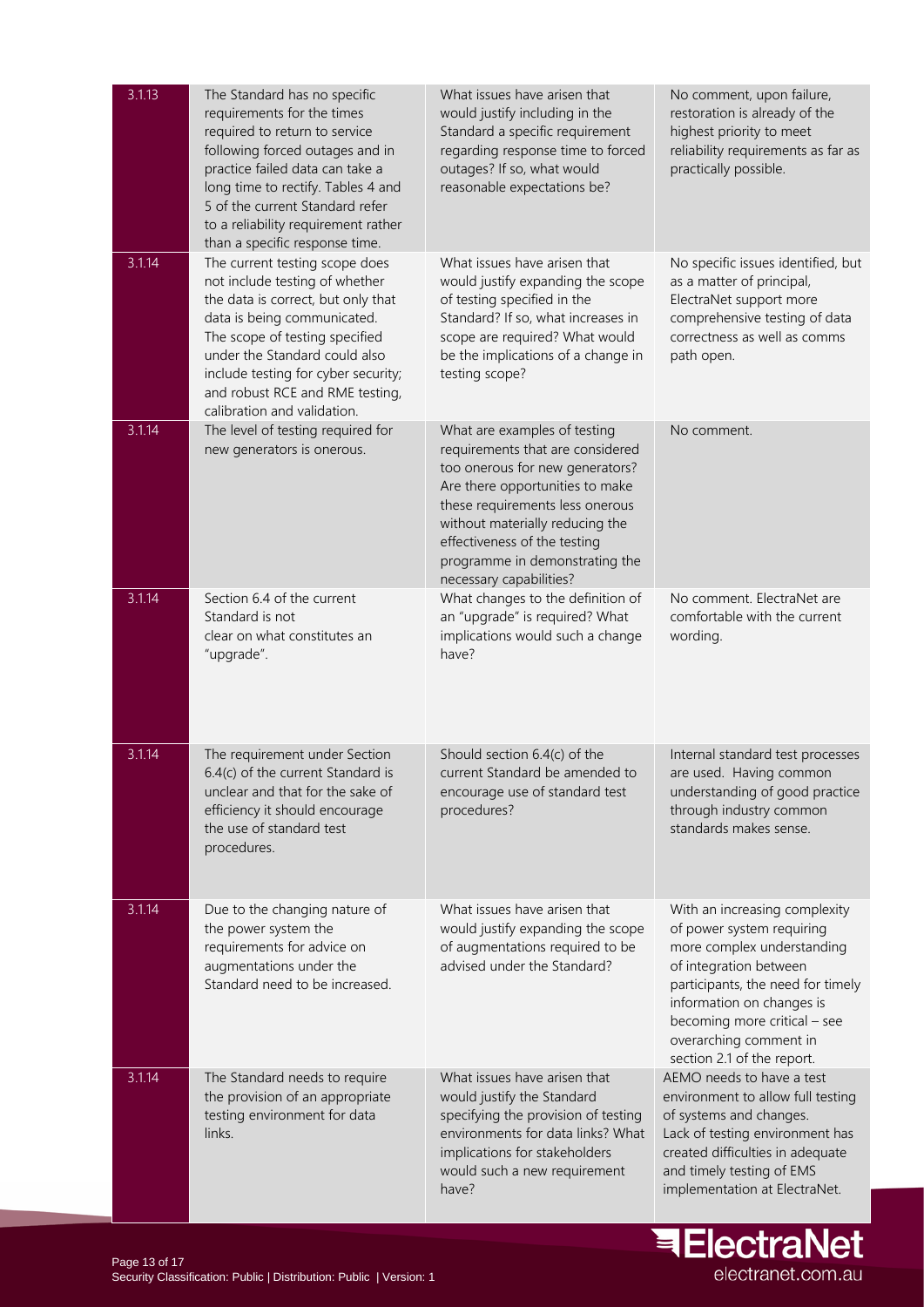| 3.1.15 | Any increased requirements in<br>the Standard need to be<br>transitioned to accommodate<br>additional funding requirements<br>to meet such increased<br>requirements.                                                                                                                                                                     | In what circumstances would<br>transitional provisions be justified<br>for increased requirements in the<br>Standard? If justified, what form<br>of provisions would be needed<br>and for how long?            | Refer to section 2.2 of this<br>document.                                                                                                                                                                                                                                                                            |
|--------|-------------------------------------------------------------------------------------------------------------------------------------------------------------------------------------------------------------------------------------------------------------------------------------------------------------------------------------------|----------------------------------------------------------------------------------------------------------------------------------------------------------------------------------------------------------------|----------------------------------------------------------------------------------------------------------------------------------------------------------------------------------------------------------------------------------------------------------------------------------------------------------------------|
| 3.2.1  | <b>AEMO NEM Control Centres</b><br>currently use limited real time<br>data from PMUs. In the near<br>future the level of this real time<br>data from PMUs and High-<br>Speed Monitors (HSMs) will<br>greatly increase and<br>requirements for the<br>communication of these data<br>types may need to be included<br>within the Standard. | Does the Standard need to cover<br>to cover PMU and HSM data? If<br>so why and on what basis should<br>the requirements be set (i.e.<br>appropriate standards on which<br>the requirements could be<br>based)? | Yes, the standard should<br>document phasor measurement<br>unit specification for use in the<br>NEM. This sets a baseline for<br>PMU and HSM across the<br>network. This could be based<br>on the specification provided to<br>ElectraNet by AEMO for "South<br>Australia Phasor Measurement<br>Unit Specification". |
| 3.2.1  | Some stakeholders have noted<br>that the Integrating Energy<br>Storage Systems rule change will<br>enable Small Generation<br>Aggregators (SGAs) to provide<br>FCAS and that the Standard may<br>need to accommodate this<br>change                                                                                                       | Does the Standard need to cover<br>SGAs? If so why and on what<br>basis should the requirements be<br>set?                                                                                                     | No comment.                                                                                                                                                                                                                                                                                                          |
| 3.2.1  | The Scheduled Lite Visibility<br>Model to provide visibility to<br>AEMO of the output in the form<br>of five-minute data may be<br>required by mid-2022 and this<br>may need to be accommodated<br>in the Standard.                                                                                                                       | Are changes to Standard required<br>now to accommodate the first<br>stage of the Scheduled Lite<br>Project? If so, what changes are<br>required?                                                               | No comment.                                                                                                                                                                                                                                                                                                          |
| 3.2.1  | The Scheduled Lite<br>Dispatchability Model is<br>expected in 2024-25 to enable<br>distribution connected<br>aggregated DER to participate in<br>central dispatch.                                                                                                                                                                        | What future changes to the<br>Standard are likely to be required<br>to accommodate the second<br>stage of the Scheduled Lite<br>Project?                                                                       | No comment.                                                                                                                                                                                                                                                                                                          |
| 3.2.1  | In the future there may be a<br>requirement for AEMO to also<br>provide real time data to<br>participants.                                                                                                                                                                                                                                | Is it likely that future changes to<br>the Standard will be required to<br>also cover provision of real time<br>data from AEMO to participants?                                                                | Refer to comment below.                                                                                                                                                                                                                                                                                              |

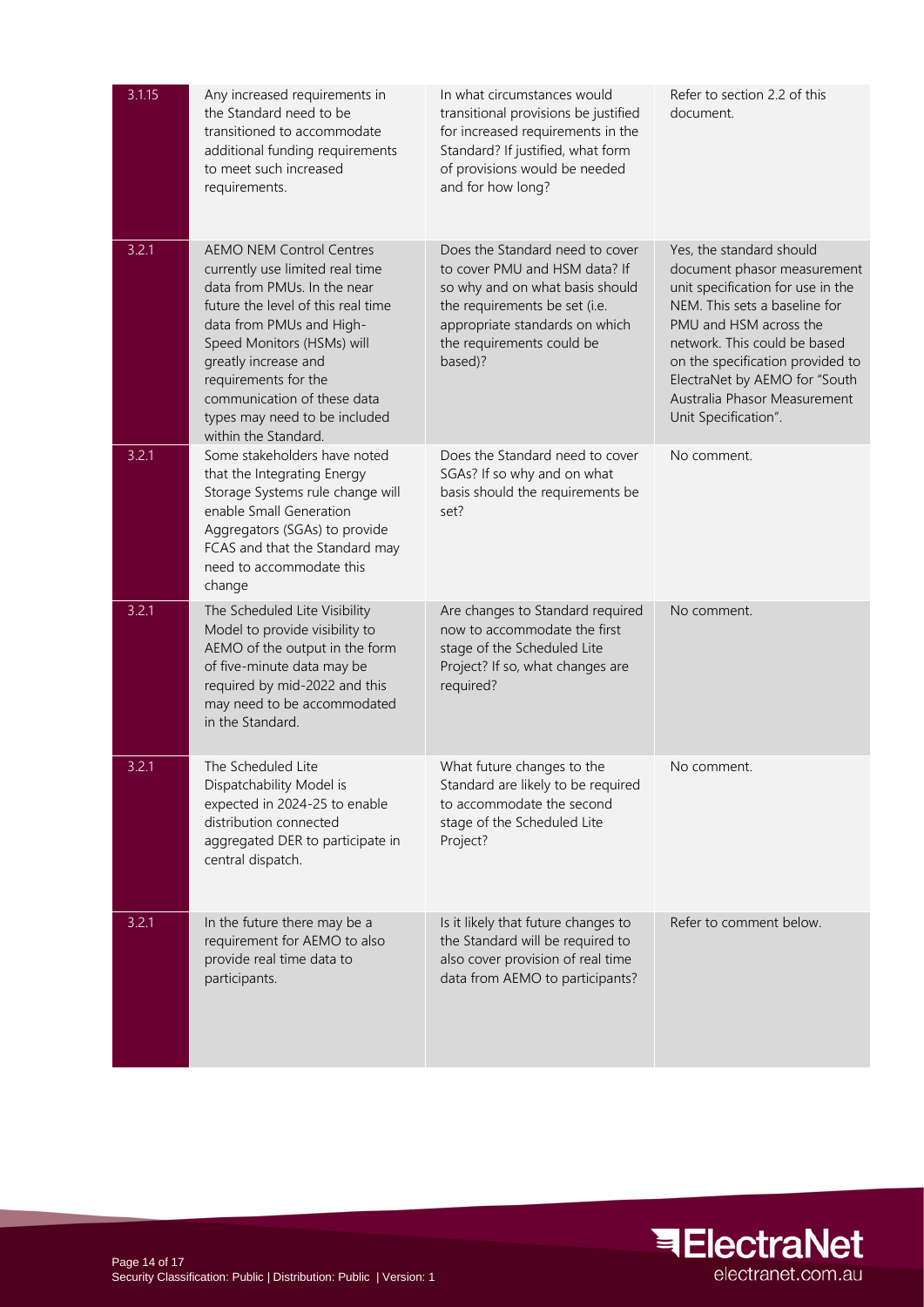| 3.2.1 | Whilst provision of real time to<br>NSPs from Generators and<br>others is not within the scope of<br>the Standard, it remains part of<br>the overall data communications<br>process in the NEM. For instance<br>even if, say, a generator was to<br>provide real time data directly to<br>AEMO, there may still be a<br>requirement for the generator to<br>provide data separately to its<br>NSP.                                                                                                                                          | Regardless of provision of data to<br>AEMO, does the Standard need to<br>incorporate or reference<br>requirements for generators and<br>others to provide real time power<br>system data to their NSPs?                                                                                                                                                           | Yes, data is required in order<br>for TNSP to perform its function<br>in ensuring system stability.<br>It is unlikely that the latency of<br>receiving this data via AEMO<br>will be adequate for real time<br>power system management<br>needs.                                                                                                                            |
|-------|---------------------------------------------------------------------------------------------------------------------------------------------------------------------------------------------------------------------------------------------------------------------------------------------------------------------------------------------------------------------------------------------------------------------------------------------------------------------------------------------------------------------------------------------|-------------------------------------------------------------------------------------------------------------------------------------------------------------------------------------------------------------------------------------------------------------------------------------------------------------------------------------------------------------------|-----------------------------------------------------------------------------------------------------------------------------------------------------------------------------------------------------------------------------------------------------------------------------------------------------------------------------------------------------------------------------|
| 3.2.1 | Enhancements to the Standard<br>will bring benefits but also may<br>result in increased costs to the<br>industry and ultimately<br>consumers. It is possible that<br>costs may be disproportionate in<br>the case of enhanced<br>requirements for smaller<br>participants, however the<br>necessity for those requirements<br>may increase as the relative<br>numbers of smaller participants<br>increase.                                                                                                                                  | Are there any specific factors<br>AEMO should take into account in<br>assessing the costs and benefits<br>of a proposed enhancement to<br>the requirements of the<br>Standard?                                                                                                                                                                                    | No comment. $-$ This is a big<br>topic and would need further<br>consultation based on the<br>options being proposed.                                                                                                                                                                                                                                                       |
| 3.2.2 | In the near future, a growing<br>number of embedded battery<br>generation, aggregated DER and<br>VPP connections will need to be<br>accommodated. Some<br>stakeholders believe that this will<br>mean that the current data<br>communications structure will be<br>no longer fit for purpose.                                                                                                                                                                                                                                               | What changes to the current NEM<br>power system data<br>communications structure are<br>likely to be required? Are there<br>different options for such<br>changes?                                                                                                                                                                                                | Not necessarily changes to<br>structure - consider broadening<br>the definition to include where<br>to connect the DER e.g. to<br>DNSP or TNSP or AEMO. This<br>should be based on size.<br>TNSP still require the data from<br>the generators $-$ if a generator<br>connects direct to AEMO, the<br>standard should ensure that<br>data is still delivered to the<br>TNSP. |
| 3.2.3 | Under the current architecture as<br>described in Section 3.2.2, the<br>only communication protocol<br>support for connection to AEMO<br>is the ICCP protocol. If a change<br>in the data communications<br>structure is required, then it may<br>be necessary for the Standard to<br>accommodate alternative<br>protocols for connection to<br>AEMO. The ICCP protocol is<br>designed for data<br>communication between control<br>centres and would not be<br>suitable if a generating unit were<br>to communicate directly with<br>AEMO. | If generators and other<br>participants were permitted to<br>communicate directly with AEMO,<br>then what types of data protocols<br>would be preferred?<br>If for cyber security and other<br>reasons, only a single protocol<br>can be accommodated in addition<br>to secure ICCP, what criteria<br>should AEMO use to determine<br>the most suitable protocol? | Direct communication with<br>AEMO from a TNSP for control<br>commands using an unsolicited<br>dispatch lends itself to DNP3v5<br>and Routed GOOSE.                                                                                                                                                                                                                          |

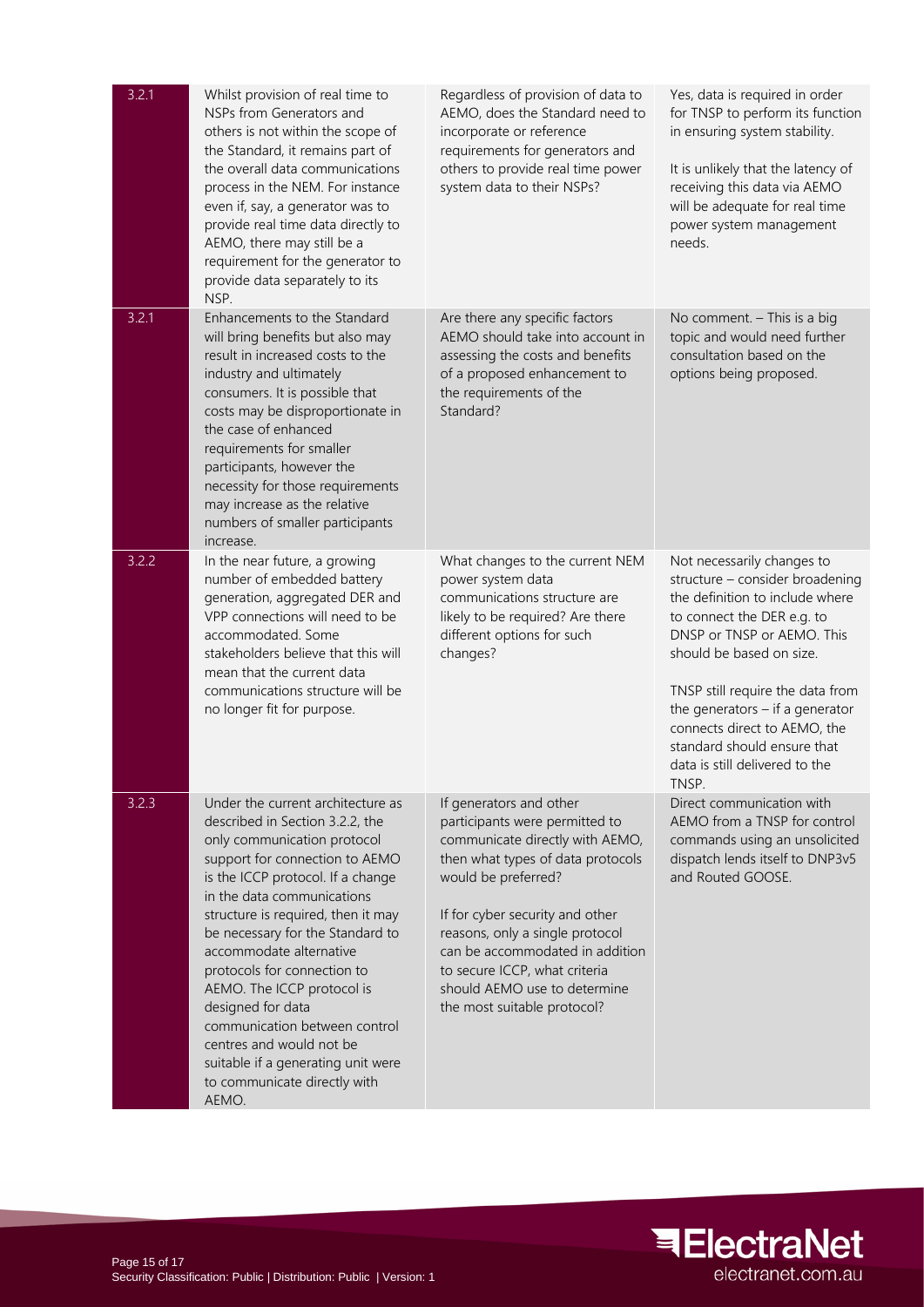